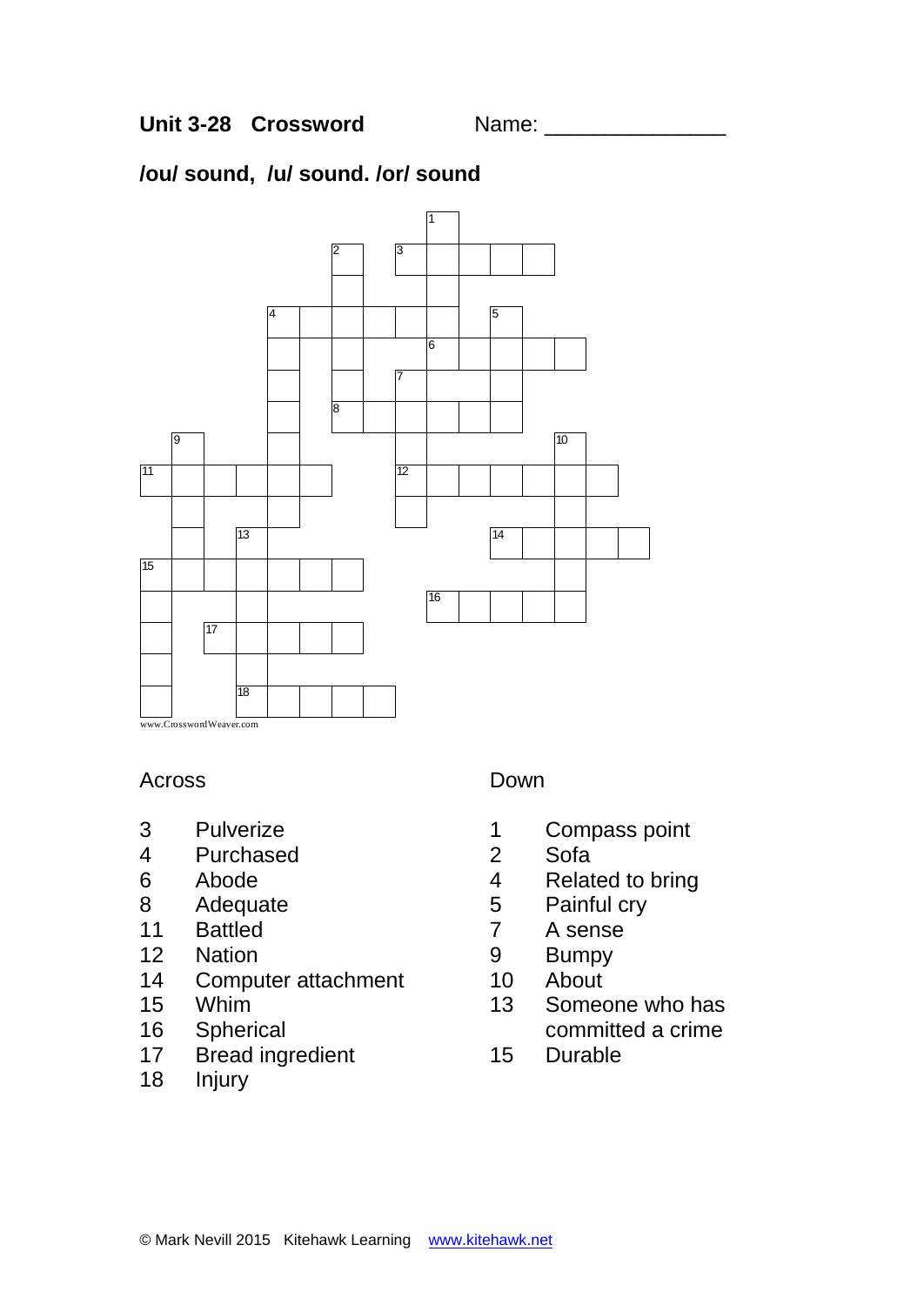# **Unit 3-28 Crossword Solution**



Crossword Solution

Across: 3. pound 4. bought 6. house 8. enough 11. fought 12. country 14. mouse 15. thought 16. round 17. flour 18. wound

Down: 1. south 2. lounge 4. brought 5. ouch 7. touch 9. rough 10. around 13. outlaw 15. tough

# **Unit 3-28 Polygon Answers**

Some answers:

(With **A**): afire, age, air, are, ear, era, fag, fair, far, fare, fear, gaff, gaffe, gaffer, gear, **giraffe**, rag, rage (18)

(Others without **A**): fig, fire, ire, rife, rig (4)